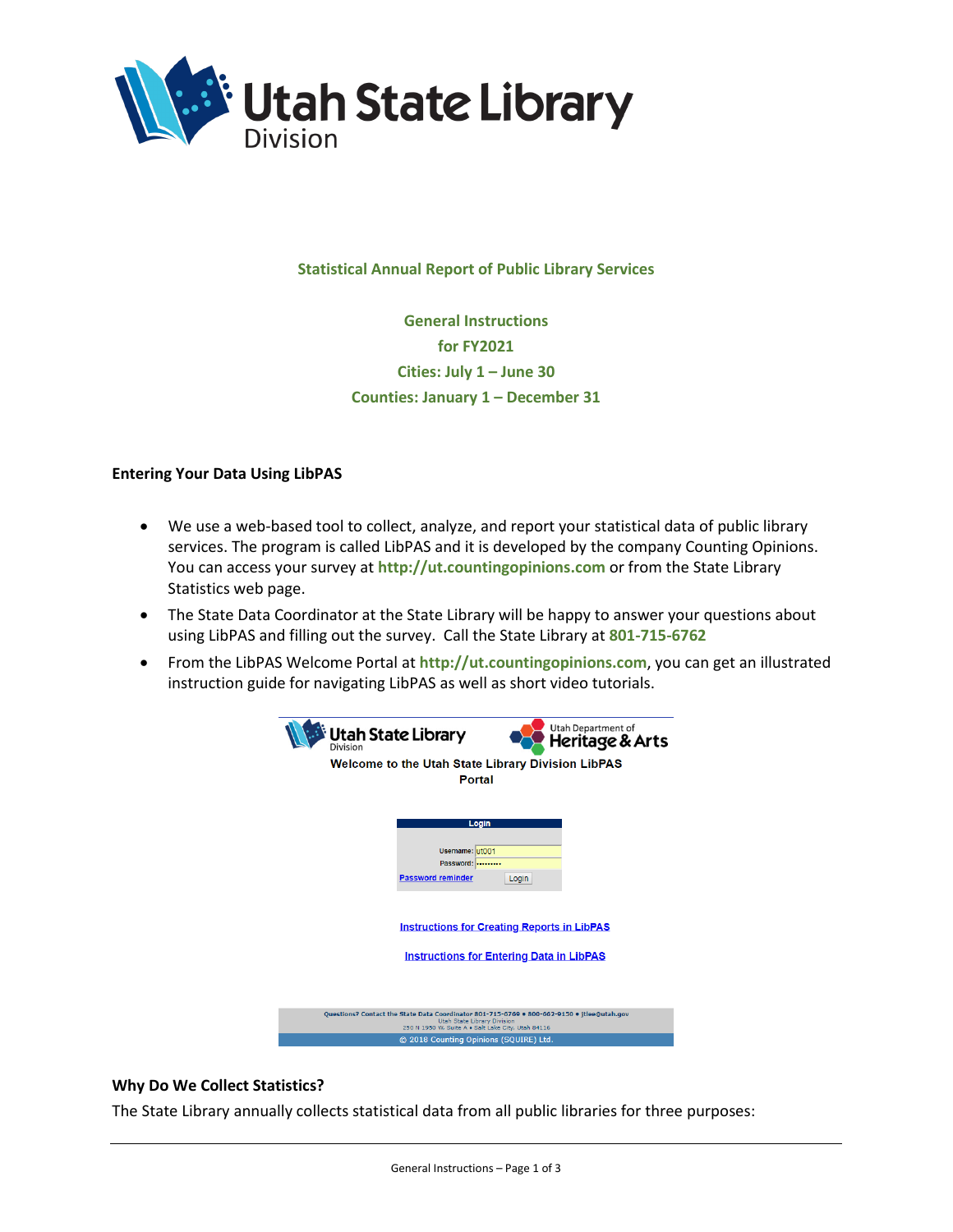

- To report the progress of Utah's public libraries to the Institute of Museum and Library Services (IMLS) and the US Congress.
- To report to the State Legislature the condition of public library service in Utah; and
- To provide local government officials, library trustees, directors, and staff with meaningful data for planning and evaluation of library services.

## **Critical Guidelines**

- The blank *Data Collection Form* contains all the questions that must be answered in the online survey in LibPAS. You can gather your data on paper first and later enter it all in LibPAS or you can enter data directly in LibPAS, save it, and come back later for more.
- The *Data Collection Form* is particularly useful in the *Revenue and Expenditures* section (questions #300-405). It provides visual clues on the relationships between **Operating Revenue** and **Operating Expenditures**, and between **Capital Revenue** and **Capital Expenditures**.
- Where total annual figures are requested, please use figures for the entire year (i.e. fiscal year or calendar year, depending on your library). Where a simple count is requested, it should represent the count as of the end of the year.
- **Adherence to definitions is extremely important** to ensure comparability of data among different libraries and across states. Definitions for most data elements used in the Utah survey are based on the definitions established for the IMLS Public Library Survey.
- **Estimates are OK** if exact data is not available. If an exact figure is not available for a particular item, but you know that the amount is greater than zero, enter an estimate of the amount. **Remember that this data will be published** and available to your city/county officials, trustees, national researchers and the general public.
- Enter "0" if the appropriate amount for an item is zero or none, and "N/A" if the figure is not available and you cannot make a reasonable estimate. For example: Under *Programs*, if you did not have any children's programs, the answer is zero. If you had some children's programs but did not keep track of how many, the answer is N/A, if you cannot estimate. **Please note that all fields must be filled prior to submitting the report**.
- The population given for your library's legal service area is based on the latest U.S. Census Bureau population estimates published.
- Note that in the *Revenue and Expenditures* section the amounts in questions #304.5 and #358 **must match** each other.
- If your data is outside the expected range, LibPAS will show an "Edit Check." Please doublecheck that particular entry and correct it if necessary. If the figure you are reporting is verified to be correct, please add a "Note" explaining why your figure is outside the expected range.
- When you are done entering all data into the survey, please verify that:
	- o All questions have been answered
	- o All edit checks have been reviewed and annotated